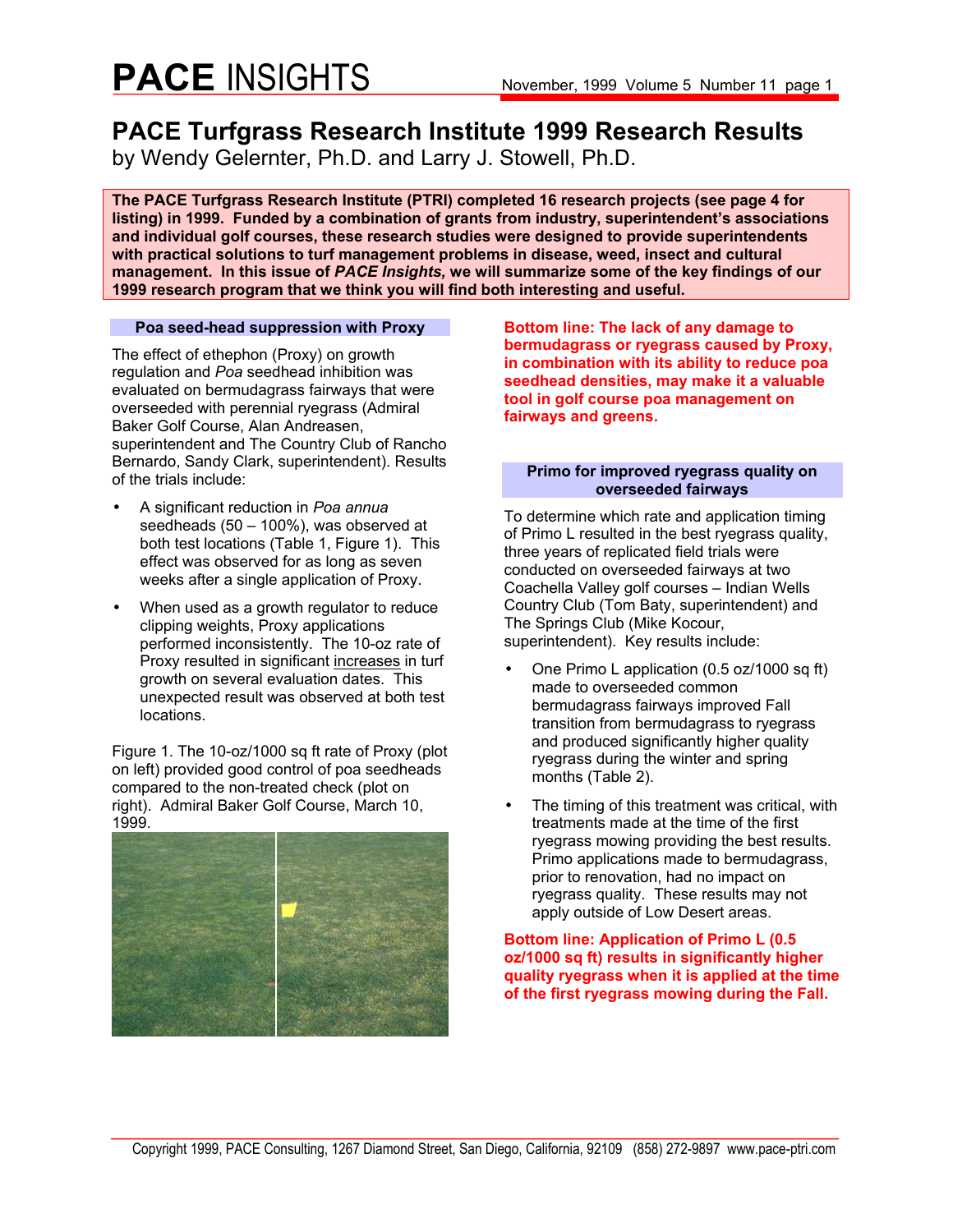Table 1. Percent Poa annua seedheads present, Admiral Baker Golf Course. Treatments with the lowest (p<0.05) poa seedhead densities are highlighted in green. Treatments were made on 1/6/99 and 2/17/99. Percent poa seedhead data was transformed prior to statistical analysis using the arcsine (square root of the proportion). WAFT = weeks after first treatment.

| <b>Treatment</b><br>(Rate/1000 sq ft) | 1/28/99<br>3 WAFT | 2/4/99<br><b>4 WAFT</b> | 2/17/99<br>6 WAFT | 3/10/99<br>9 WAFT | 4/16/99<br><b>14 WAFT</b> |
|---------------------------------------|-------------------|-------------------------|-------------------|-------------------|---------------------------|
| Control                               | 15.0 <sub>b</sub> | 83.3 c                  | 98.3 d            | 100.0c            | 73.3 <sub>b</sub>         |
| Proxy $(5 oz)$                        | 2.0a              | 18.3 <sub>b</sub>       | 13.3 <sub>b</sub> | 60.0 <sub>b</sub> | 51.7a                     |
| Proxy (10 oz)                         | 2.0a              | 6.7a                    | 1.7a              | 20.0a             | 48.3a                     |
| Primo $L(0.5 oz)$                     | 2.0a              | 16.7ab                  | 58.3 c            | 100.0c            | 66.7 ab                   |

Table 2. Effect of Primo rates and timing strategies on turfgrass quality. The Springs Club, Rancho Mirage, CA. Treatments significantly better than the non-treated check are highlighted in green; treatments significantly worse than the check are highlighted in red (Fisher's LSD, P<0.10). OS = overseed

| oz Primo L<br>per 1000 sq ft |                   |                                                            | <b>Turf Quality</b> |                  |                    |         |                  |  |
|------------------------------|-------------------|------------------------------------------------------------|---------------------|------------------|--------------------|---------|------------------|--|
| Pre-<br><b>OS</b>            | Post<br><b>OS</b> | <b>Timing</b>                                              | 10/28/98            | 11/4/98          | 11/24/98           | 12/8/98 | 1/8/99           |  |
| none                         | none              | Non-treated check                                          | 5.8ab               | 6.0a             | 5.5 <sub>bcd</sub> | 5.7d    | 5.7c             |  |
| 0.5                          | 0.5               | 5 days before seeding,<br>9 days after 1 <sup>st</sup> mow | 5.7ab               | 6.2a             | 5.2d               | 5.8cd   | 6.2ab            |  |
| 0.5                          | 0.5               | 5 days before seeding,<br>2 days after 1 <sup>st</sup> mow | 5.8ab               | 5.3 <sub>b</sub> | 5.8 <sub>b</sub>   | 6.2abc  | 6.2ab            |  |
| 0.75                         | 0.5               | 5 days before seeding,<br>9 days after $1st$ mow)          | 5.5 <sub>b</sub>    | 6.0a             | 5.3 <sub>cd</sub>  | 5.8cd   | 6.0 <sub>b</sub> |  |
| 0.75                         | 0.5               | 5 days before seeding,<br>2 days after $1st$ mow           | 5.5 <sub>b</sub>    | 5.2 <sub>b</sub> | 5.8b               | 6.3ab   | 6.5a             |  |
| 0.5                          | none              | 5 days before seeding                                      | 5.8ab               | 6.0a             | 5.7 <sub>bc</sub>  | 6.0bcd  | 6.0 <sub>b</sub> |  |
| 0.75                         | none              | 5 days before seeding                                      | 6.0a                | 5.9a             | 5.7 <sub>bc</sub>  | 5.8cd   | 6.0 <sub>b</sub> |  |
| None                         | 0.5               | 9 days after 1 <sup>st</sup> mow                           | 6.0a                | 5.9a             | 4.7e               | 5.8cd   | 6.2ab            |  |
| None                         | 0.5               | 2 days after first mow                                     | 6.0a                | 5.3 <sub>b</sub> | 5.7 <sub>bc</sub>  | 6.0bcd  | 6.3ab            |  |

#### **New fungicides for summer disease management on poa greens**

Experimental fungicides including Compass (trifloxystrobin) and two numbered compounds from BASF (BAS 500 and BAS 505), as well as commercial standards such as Banner, Eagle and Heritage, were evaluated for control on poa greens, in cooperation with John Martinez, superintendent, SCGA Member's Club. Key results include:

• An unseasonably cool summer produced unusual disease patterns, with *Rhizoctonia*  causing the most significant damage to turf, and anthracnose causing only limited damage. Summer patch was observed, but caused insignificant damage to turf. Examination of Figure 3 illustrates the dramaticallly cooler soil temperatures seen in 1999, as compared to 1998.

• Symptoms caused by *Rhizoctonia* spp. were well controlled by several of the products tested, including BAS 500, BAS 505, Heritage and Eagle (Figure 2). A rotation of Banner (2.0 oz/1000 sq ft) followed by monthly applications of Compass at the high rate (0.4 oz/1000 sq ft) also provided excellent control.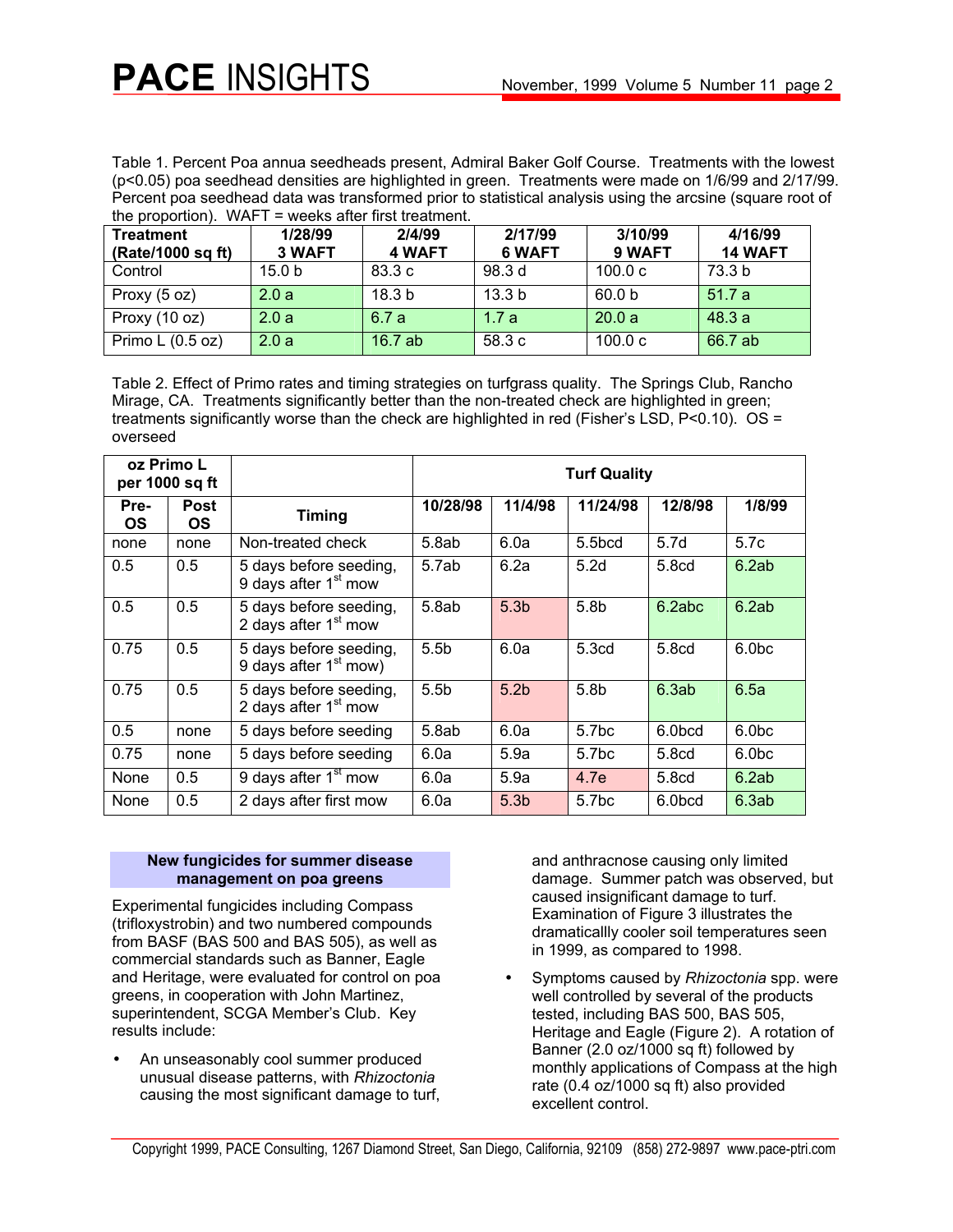# **PACE** INSIGHTS November, 1999 Volume 5 Number 11 page 3

Figure 2. Efficacy of Eagle (treatment 10: left side of photo) for control of *Rhizoctonia.* 7/2/99, SCGA Member's Course, Murietta, CA. The adjacent non-treated plot, which appears on the right side of this photo, sustained approximately 7% damage due to *Rhizoctonia.* The yellow rings that appear in this plot are typical of *Rhizoctonia* infections.



• When used alone, Compass (0.4 oz/1000 square feet) provided only mediocre control of *Rhizoctonia.* It is possible that the high application volumes used in the study (3.5 gallons/1000 square feet), in combination

with the fact that irrigation immediately followed fungicide applications may have interfered with the activity of Compass, whose mode of action is more like a foliar contact fungicide than a systemic fungicide.

• Anthracnose, caused by *Colletotrichum graminicola* was well controlled by all of the treatments tested, with the exception of the low rate of BAS 505 (0.15 oz/1000 sq ft).

**Bottom line: Several products, including Heritage, Eagle, a rotation of Banner and Compass, BAS 500 and BAS 505 provided excellent control of anthracnose and**  *Rhizoctonia.* **For optimum performance of Compass against foliar diseases such as brown patch and anthracnose, it should be applied in low water volumes. This is because Compass essentially works on contact with the foliage; excessive water volumes and/or irrigation can therefore interfere with its activity by removing it from its site of action -- the foliage.** 

Figure 3. Soil temperatures (at a 6inch depth) from CIMIS station 62, Temecula, CA: 1998 vs. 1999. The low soil temperatures seen in 1999 were a dramatic departure from what is normally seen in California. This resulted in decreased incidence and severity of many summer diseases, including anthracnose and summer patch.